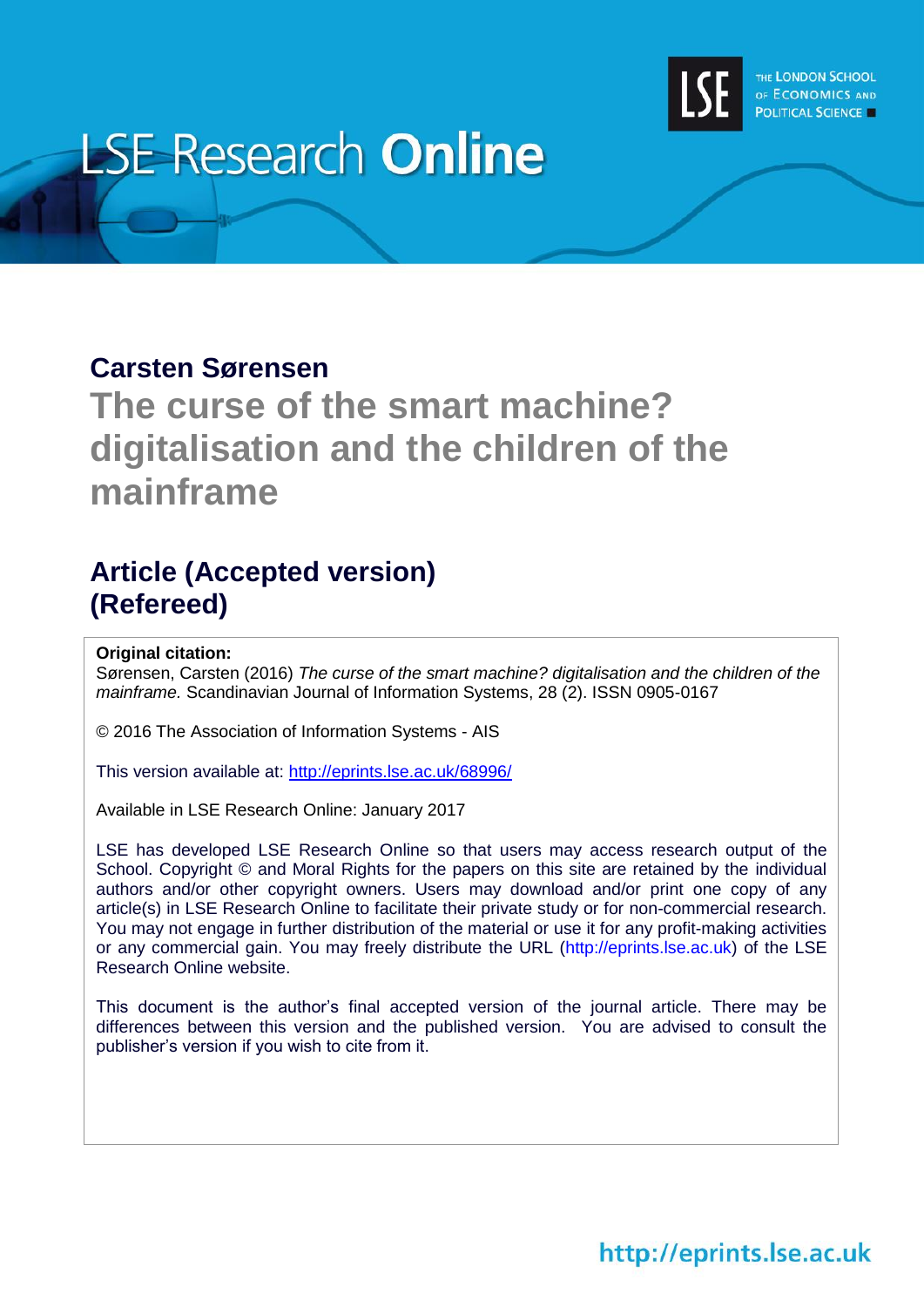# **The Curse of the Smart Machine? Digitalisation and the Children of the Mainframe**

**Carsten Sørensen<sup>1</sup>** Department of Management The London School of Economics and Political Science c.sorensen@lse.ac.uk carstensorensen.com

We are the children of the mainframe. From the early 1950s this smart machine glowed its alluring lights, zoomed its magnetic tapes, and worked hard a couple of megabyte memory worth millions of dollars. The mainframe computer created a foundation for the field of Information Systems (IS) educating IS professionals and researching how software and organisational practices could be designed and implemented, and what effects could result from such efforts. Nearly 70 years on, since the Lyons Electronic Office began in 1951, much has happened. The radical digitalisation and transformation of organisational and public service processes challenges not only perceived wisdoms amongst IS practitioners, but also within academia. This essay challenges the IS field on its fundamental ability to address the grand challenges associated with the digital transformation of societies, organisations, as well as the lives and livelihoods of individuals. The essay argues that the IS field will need to more explicitly address its assumptions rooted in the organisational mainframe. The IS field must transcend the mainframe heritage from our inception if it wishes to escape a pathological curse rendering the field unable to deal with the powerful synthesis of: wholesale digitalisation of society; the computerised distribution of human activities; and exponential scaling of computational capabilities.

Keywords: Digital innovation, grand challenges, information systems research challenges, digital agility.

## **1. Introduction**

 

The developments since Lyons Electronic Office (LEO) in 1951 began running the first electronic mainframe application for business purposes seems incredible by any measure we may choose to apply (Caminer et al., 1998). The mainframe began a process of extensive automation and digitalisation of basic business processes, for example, enabling globally distributed supply-chains. Furthermore, technological and societal developments now see tiny user-friendly devices connected to powerful cloud services through fast global-, local-, and personal network technologies.

The field of Information Systems (IS) was born out of the mainframe era where these smart machines supported both the *automation* of workers' activities driving out the need for discretionary decisions, and *informating* workers about circumstances previously beyond the individual's reach and thereby rendering workers better able to make discretionary decisions (Zuboff, 1988). As the decades have past, the IS field have developed and thrived, and due to its focus on synthesising technical and nontechnical concerns, it has been argued that it is centrally placed to provide an important voice in the generative machine age of wholesale digitalisation (Yoo, 2013).

<sup>&</sup>lt;sup>1</sup> This commentary is based on the joint IFIP8.6/SCIS7/IRIS39 keynote address, August 7th, Ljungskile, Sweden.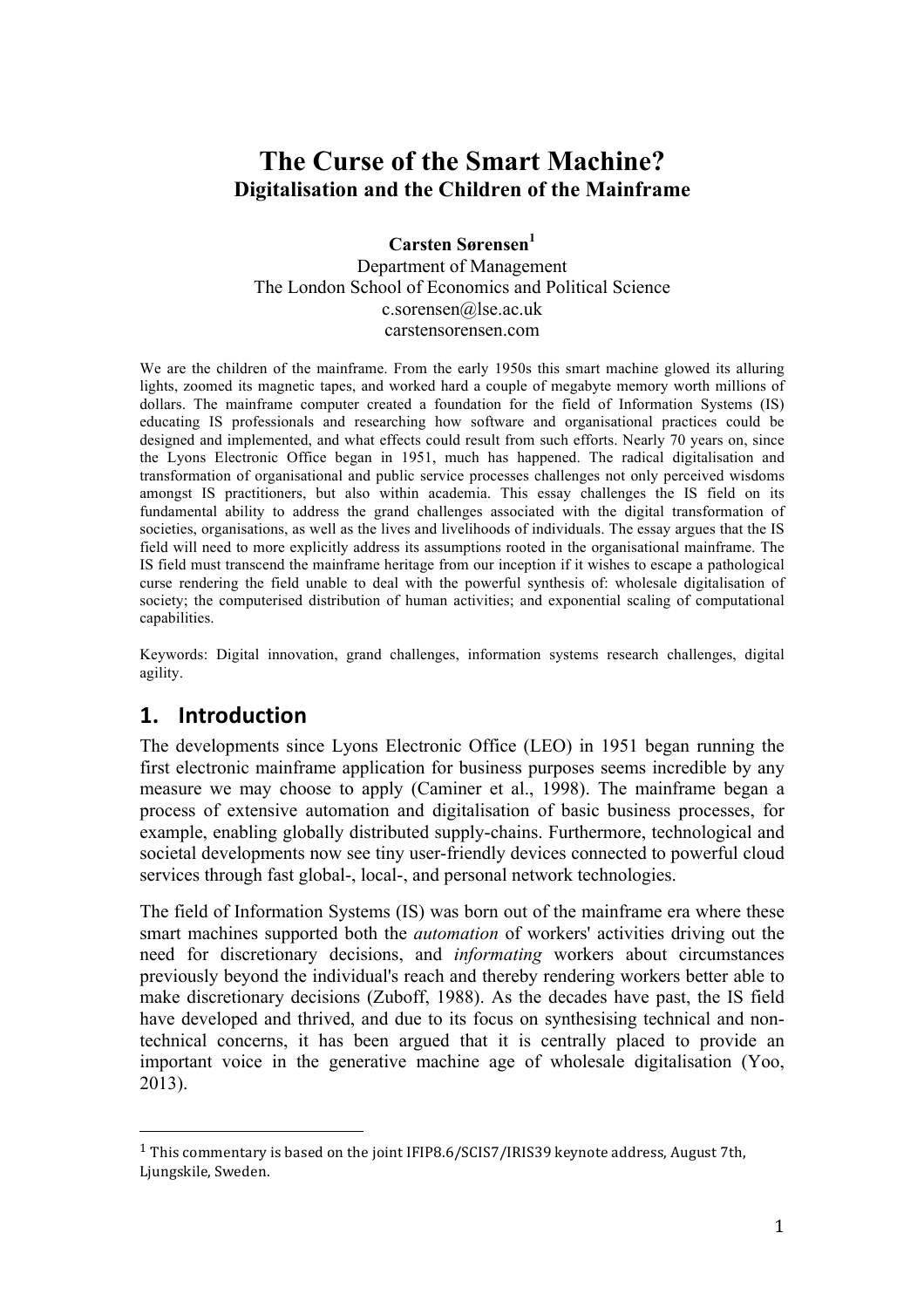Considering how the IS field deals with grand challenges, it does seem that challenges related to socio-technical phenomena find a much easier home within IS if they "smell like a mainframe in the basement". When the phenomena can be seen to display characteristics that immediately align with established perspectives and constructs based on assumptions of one organisation and one major technology embedded within, for example, Enterprise Resource Planning (ERP) systems, big data, cloud computing, supply-chain management, and knowledge management, to name a few (Sørensen and Landau, 2015). While all of the above phenomena can be studied from a variety of perspectives, they also all allow for the choice of organisational-centric analyses where alternative perspectives may be less likely to gain foothold. Rather than seeking to define uniquely new constructs based on the identification of new socio-technical configurations, the newness is most often interpreted in the context of existing constructs and artefact categories. However, some of the contemporary configurations of technological innovations and human action do not fit well within such organisation-centric context. Digital infrastructures is not merely organisational artifacts but denotes a new category of artefact (Tilson et al., 2010). Related, yet also distinct, the proliferation of digital platforms implementing multi-sided markets through matchmaking, also challenges the notion of an organization-centric analysis (Eaton et al., 2015; de Reuver et al., Forthcoming). The wide-spread global use of mobile telephony, along with the rapid growth of smartphones in all regions, the increasing use of various Internet of Things (IoT) technologies, for example in Machine-to-Machine (M2M) arrangements, also challenges our understanding of the dynamics and boundaries of socio-technical arrangements.

This commentary in particular highlights three grand challenges to the IS field that the examples above exemplify: 1) *Digitalisation* – the wholesale digitalisation of previously analogue aspects of life; 2) *Distribution –* a high degree of distribution of digitally connected socio-technical phenomena; and 3) *Scale* – the exponential scaling of computational capabilities. Section 2-4 present these three challenges and exemplifies each with an example of a current specific research challenge. Section 5 discusses the synthesis of these three grand challenges, and Section 6 rounds off the essay with a brief discussion of ways forward. However, the aim of this commentary has mainly been to analytically point out the issues rather than proposing some quick fixes that clearly do not exist.

# **2. Digtalisation**

The wholesale digitalisation of nearly all aspect of personal and professional life has accelerated the past decades with complex consequences for industrial, organisational and individual processes (Kallinikos, 2007). This digitalisation challenges existing understanding of socio-technical phenomena and is a force to be reckoned with theoretically within IS (Tilson et al., 2010; Yoo et al., 2010; Kallinikos et al., 2013; de Reuver et al., Forthcoming). Assumptions that digital arrangements merely display similar dynamic characteristics as analogue counterparts are not tenable.

The technical process of digitising analogue content or data into digital counterparts has proven far from a placid and mundane activity. Exemplified by the music industry, digitising resulted in socio-technical and institutional changes where traditionally tight couplings, here between the storage formats, the processing technologies, and the distribution mechanisms, were loosened and thereby forcing a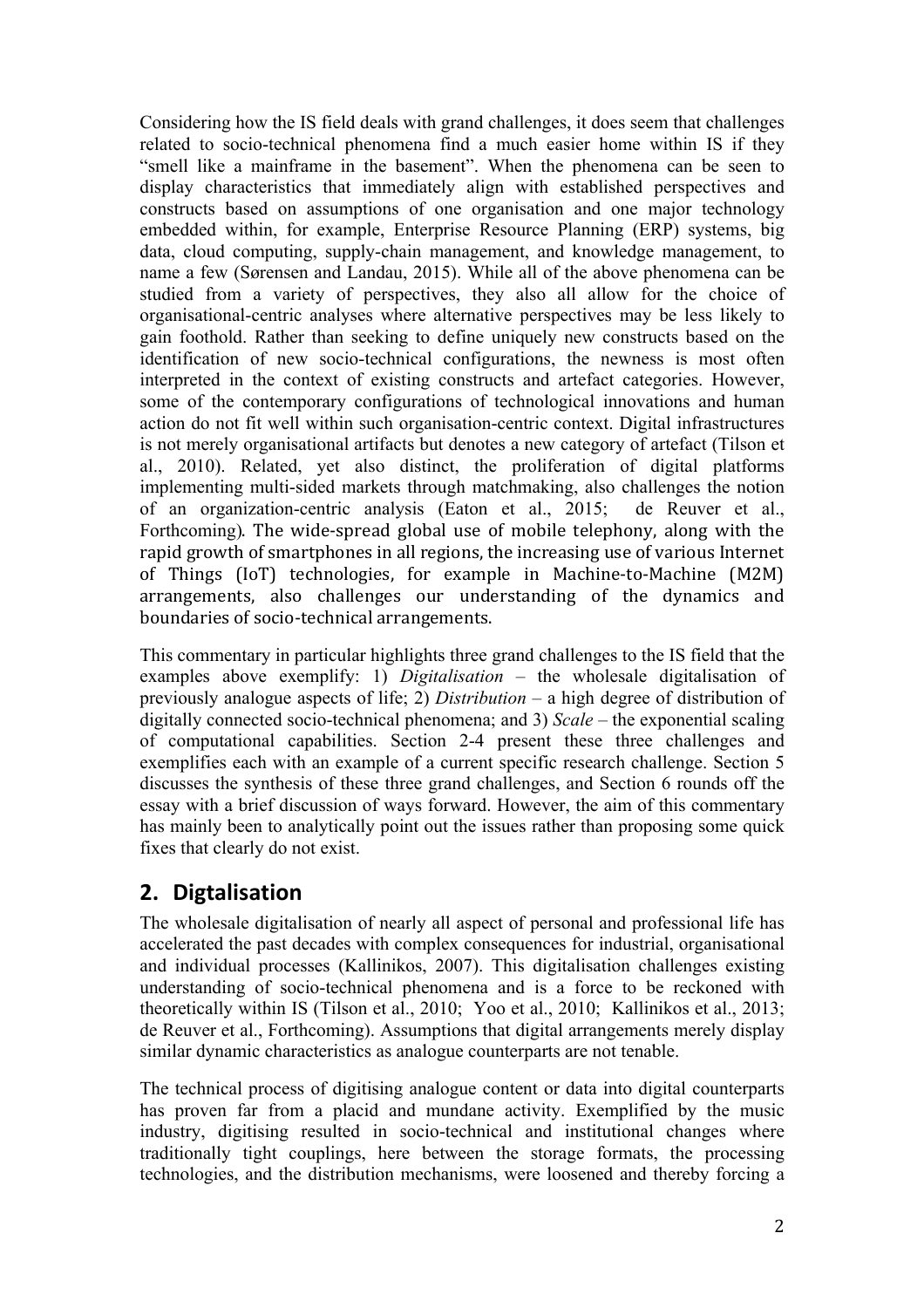restructuring of the industrial vertical established over a long period (Tilson et al., 2010). The tight coupling between these three elements had seen the record labels securing their intellectual property rights through embedding music in vinyl LPs, cassette tapes, or digital CD discs, all to be distributed by physical record stores. The early digitisation of music onto CD discs paved the way for wholesale disruption when MP3 compression technology from Fraunhofer Institute, cheap storage technology, and fast Internet connectivity allowed for Peer-2-Peer (P2P) music sharing – first with Napster and since many others. At first consumers voted with their mice and took music without paying, then the industry has recaptured some of the control first through paid first music downloads spearheaded by Apple, and subsequently advertisement-based free or paid-for music streaming from Spotify and others. The end-result has, however, been a significant shift in total revenue, and three major industry upheavals in a short span of years.

#### **Computing in the Large**

The process of digitising comes with built-in possibilities for unbounded recombinability, re-packaging, and greatly increases the importance of data about data (meta-data). The emphasis on the specifics of digitality in socio-technical arrangements is important and will hopefully win ground within IS and beyond. The ongoing struggle for the IS field to deal with *computing in the large* relates intimately to the challenge of understanding digitalisation.

Computing in the large has received some interest beyond the IS community. For example: the study of how the Internet was established (Abbate, 2000); the public value of infrastructures in general with some discussion of the Internet (Frischmann, 2012); the control arrangements in Internet-based arrangements (Goldsmith and Wu, 2006); a range of issues relating to the dynamics innovation and law in digital infrastructural arrangements (Lessig, 2000; Lessig, 2002; Lessig, 2006); centralised and decentralised control arrangements in the information industries (Wu, 2010); the economics of networked information arrangements (Shapiro and Varian, 1998); the changing of the control-generativity dynamics of the Internet (Zittrain, 2008); and the design, dynamics and management of digital platforms serving the meeting of different stakeholders in multi-sided market arrangements (Gawer and Cusumano, 2002; Gawer, 2009; Tiwana, 2014; Evans and Schmalensee, 2016; Parker et al., 2016).

While management literature and beyond has dealt with infrastructures and platforms, the IS field is still attempting to address the question of what is particular about digital infrastructures and –platforms compared with their analogue and physical counterparts. The work by several IS academics and -groups have studied issues related to computerisation in the large, for example on: the institutional character and dynamics of information infrastructures (Ciborra et al., 2001; Hanseth and Lyytinen, 2010; Henfridsson and Bygstad, 2013); the institutional character of information (Kallinikos, 2007); and digital platform dynamics (Ghazawneh and Henfridsson, 2013; Eaton et al., 2015). There are, however, and abundance of challenges for the IS field to establish theoretical constructs and models. For example related to: How the dynamics of digital infrastructures differs from their analogue ones (Tilson et al., 2010), for example in terms of their generativity (Tilson et al., 2013); the specific characteristics of layered-modular architectures combining modular hardware components and layered software arrangements (Yoo et al., 2010); or how to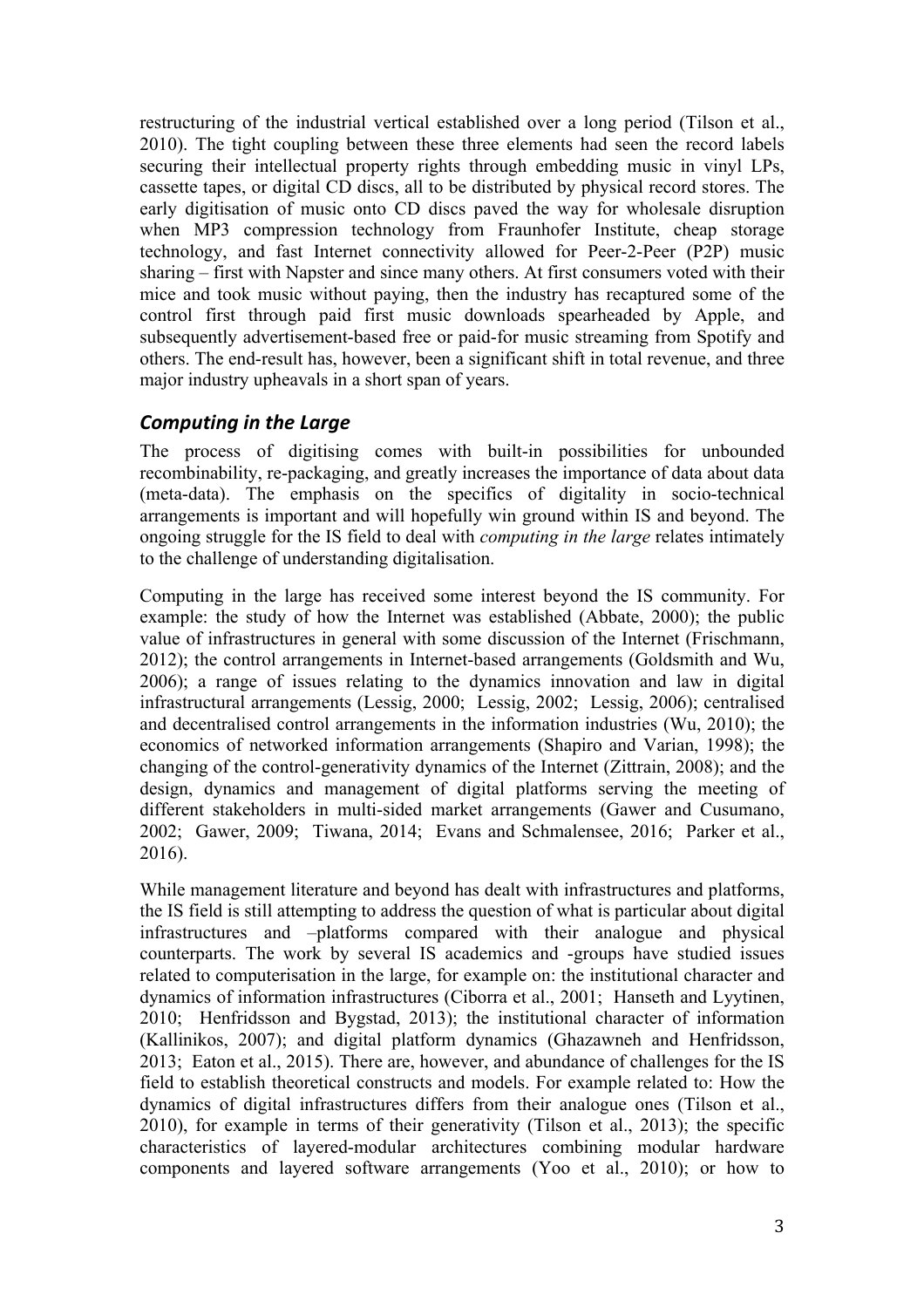understand what emerges as specific characteristics of platforms supporting multisided markets and highly distributed innovation arrangements when these platforms are digital (Eaton et al., 2015; de Reuver et al., Forthcoming). Yoo (2013) argues that the era of digital innovation management represents the opportunity of a golden era for the IS field. I agree, but it requires rapid and rigorous action!

# **3. Distribution**

Characteristic for some of the most potent socio-technical challenges to the IS field is a shift from localised systems to distributed arrangements, for example, of open digital infrastructures, or in more controlled arrangements of digital platforms. Computing has of course, in some sense, always been distributed since the first electronic computer became more computers located across the Globe. These were, however, not both distributed and connected. The context for much of IS research is the organisational processes located within the physical boundaries of one organisation. The increasingly finer and finer granularity of devices and activities that at the same time are both highly distributed among individuals, across locations, between organisations, and elsewhere, yet locally, and globally interconnected, marks a shift. The core-understanding of an organisational unit at the centre of our attention is challenged by the need to focus on understanding complex dynamics emerging from distributed, yet computationally enhanced and interconnected phenomena. In such arrangements, it is important to not assume homogeneous behaviour but rather to be open to recursive processes of distributed pragmatic actions by independent, yet interconnected, agents who engage in large-scale coordination at arms length through technology.

## *Computing In The Small*

The widespread diffusion of mobile and ubiquitous information technologies has emphasised the need for research to seek theoretical discourses that assumes decentralised connectivity. *Computing in the small* has transformed highly distributed work contexts as well as everyday being across any context to loci of distributed connectedness where the ontology before to a greater extent could divide computing life into dwelling and work (Bassoli, 2010; Yoo, 2010).

Extensive work within sociology, social geography, and communication studies has explored what has been characterised as "The Mobility Turn" or "New Mobilities Paradigm" (Urry, 2000; Urry, 2007; Urry, 2008; Sheller and Urry, 2016). A series of important monographs and anthologies on the sociology of the mobile phone and mobile communication, for example related to: Rituals and routines (Ling, 2008); technological ubiquity (Ling, 2012); impact on language (Baron, 2008); maintaining social networks for underprivileged in developing countries (Horst and Miller, 2006); and SMS messaging (Harper et al., 2005). Characteristic for most of this work is generally the lack of specific technological assumptions beyond mobile voice communication and SMS messaging. Countering this is the extensive interest in framing social phenomena. At the other end of an imaginary socio-technical scale, the Human-Computer Interaction (HCI) field, and the part of the IS field close to HCI, have explored the design of mobile information technology with little interest in theorising the socio-technical relationships – with a few notable exceptions, such as Dourish's (2001) book on ubiquitous interaction.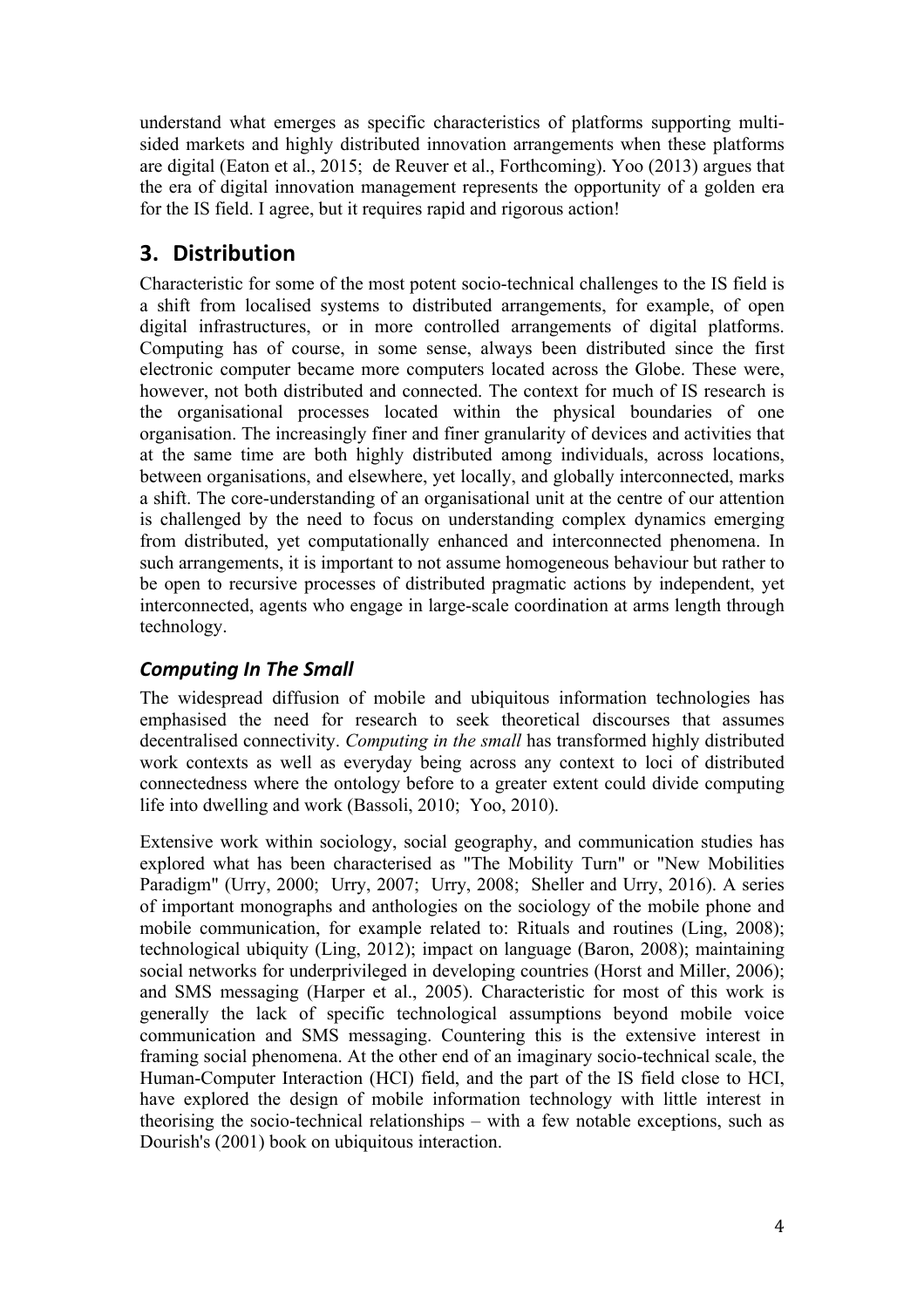Within a mainstream IS agenda, very little work has been done with a singular perspective on mobile information technology, in terms of both mainstream journal publications (Sørensen and Landau, 2015), or in terms of monographs (Sørensen, 2011). There has been no shortage of calls for action, most notably led by Lyytinen and Yoo (Lyytinen and Yoo, 2002a; Lyytinen and Yoo, 2002b; Lyytinen et al., 2004; Yoo, 2010). Yet, these calls to arms have so far largely been ignored within IS with a decline in interest since 2006 (Sørensen and Landau, 2015). The IS field have failed to establish a lasting theoretical narrative related to the wide-spread mobile information technology and associated practices and ways of organising (Sørensen, 2011), or indeed engage in a rigorous debate on why there is none to be found. Within IS the mobility turn failed to turn up!

# **4. Scaling**

The computational capabilities of digital technologies based on the Von Neumann Architecture has increased exponentially the past 50 years in accordance with Gordon Moore's prediction. Moore predicted that the number of components in a specific size integrated circuit would double every 18 months. This doubling has occurred around 34 times since the prediction was made in 1965. It has been argued that this exponential growth of both computational capabilities is now beginning to yield services of a significant different kind than previously, and that the extent, complexity, and sophistication of such services goes beyond our previous imagination (Brynjolfsson and McAfee, 2014). This development has contributed significantly to contemporary computational solutions to problems, which a decade ago seemed impossible to crack. As an example, the Simultaneous Location and Mapping (SLAM) problem was for a long time sought solved, thus seeking to bridge the gap between robot capabilities and those of small children, i.e. mapping a new location in order to avoid bumping one's head (Wikipedia, 2016). A simple solution was subsequently produced using the Microsoft Kinect consumer games peripheral (Anderson, 2010).

#### *Humans, Robots & Work*

The grand challenge of understanding the increasing computational capabilities relates to a number of challenges. Some of these can be clustered in terms of *humans, robots, and work*, where much public debate is concerned with the grand challenge of technological developments of robotics, artificial intelligence, and self-service resulting in fundamental reconfigurations of the labour market. The future of humanity in general, and of work in particular, under extensive digitalisation, artificial intelligence, and robotics has been explored by a number of authors and commentators. This work has for example explored: The ability to control technology with super-human intelligence (Bostrom, 2014); the role of human effort under highly digitised and automated technology arrangements (Brynjolfsson and McAfee, 2011; Brynjolfsson and McAfee, 2014); the appropriateness of extensive reliance on automation (Carr, 2014); and the future role of professionals when expertise is being unbundled (Susskind and Susskind, 2015).

The IS tradition has a complex relationship to this development from a past of Artificial Intelligence (AI) super-optimism more than super-intelligence. In my view, underwhelmed by the reality of the hype surrounding AI and expert systems in the 1980s, IS researchers do not seem to embrace the fast computational land grabs and translate these into revised understanding of our field. It is essential to not remain on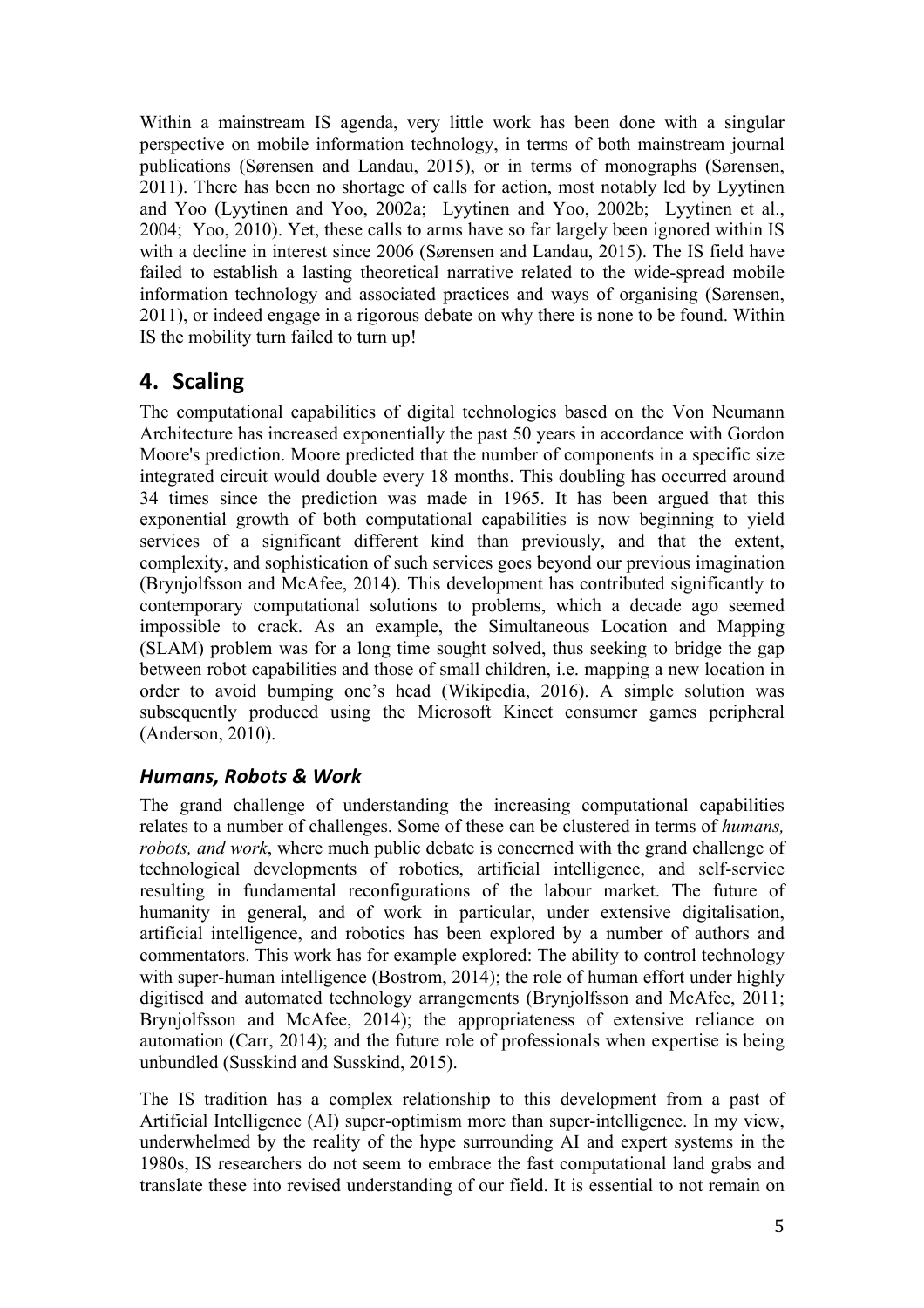the side-line but to engage both critically and constructively in the debate of computer agency, robotics, and automation, as indeed many researchers and commentators from outside IS has done.

# **5. Synthesis Of Three Concerns**

While the three grand challenges above; Digitalisation, distribution, and scale, each represent both a formidable challenge and new opportunities for the IS field, phenomena that are the results of combinations of the three denotes our main challenge. The solitary organisation has traditionally been the stable unit of analysis and source of empirical data within IS research. However, even when studying the organisational arrangements with information technology in the context of one organisation, the technologies and processes will increasingly be linked together across boundaries external to the organisation linking tiny sensors, distributed customer and employee handheld smart devices together with customer apps, business services, and back-end systems – all connected through globally distributed networks and cloud services. However, the stable organisational laboratory of the IS field (Braa and Vidgen, 1999), is also being challenged by different socio-technical arrangements, such as digital platforms (de Reuver et al., Forthcoming), and digital infrastructures (Tilson et al., 2010). The IS field will, therefore, need to theoretically frame its discourse broader than in terms of the single organisation's use of a limited set of information technology (see Figure 1)



**Figure 1, From Sørensen & Landau (2015, p.167): Illustration of the need for the IS field to engage in the investigation of sociotechnical phenomena at greatly varying levels**

The Complex interactions spanning from a motion tracker on someone's arm, over this data being combined with other digital behaviour patterns, and feeding into global auctions for the person's attention, or indeed informing how this person will be presented with other essential digital services. Such digital dynamics raises much broader questions, for example, of individual privacy, ownership of data, the distribution of effort and rewards, the societal regulation of such global digital processes, and the general marketisation of individuals, in what has be characterised as surveillance capitalism (Zuboff, 2015). There is, within IS, a need to transcend the constructive narrative and seek to engage critically in the broader analysis of societal impact and choice (Aanestad, 2016). As an example, the largely uncritical discussions of the ""*sharing economy*"" has so far optimistically talked about removing friction, but not considered the broader framework of capital flows and subsidisation that has facilitated some of these services to outcompete incumbents, or indeed the wider consequences in terms of a race to the bottom of the work force (Morozov, 2016).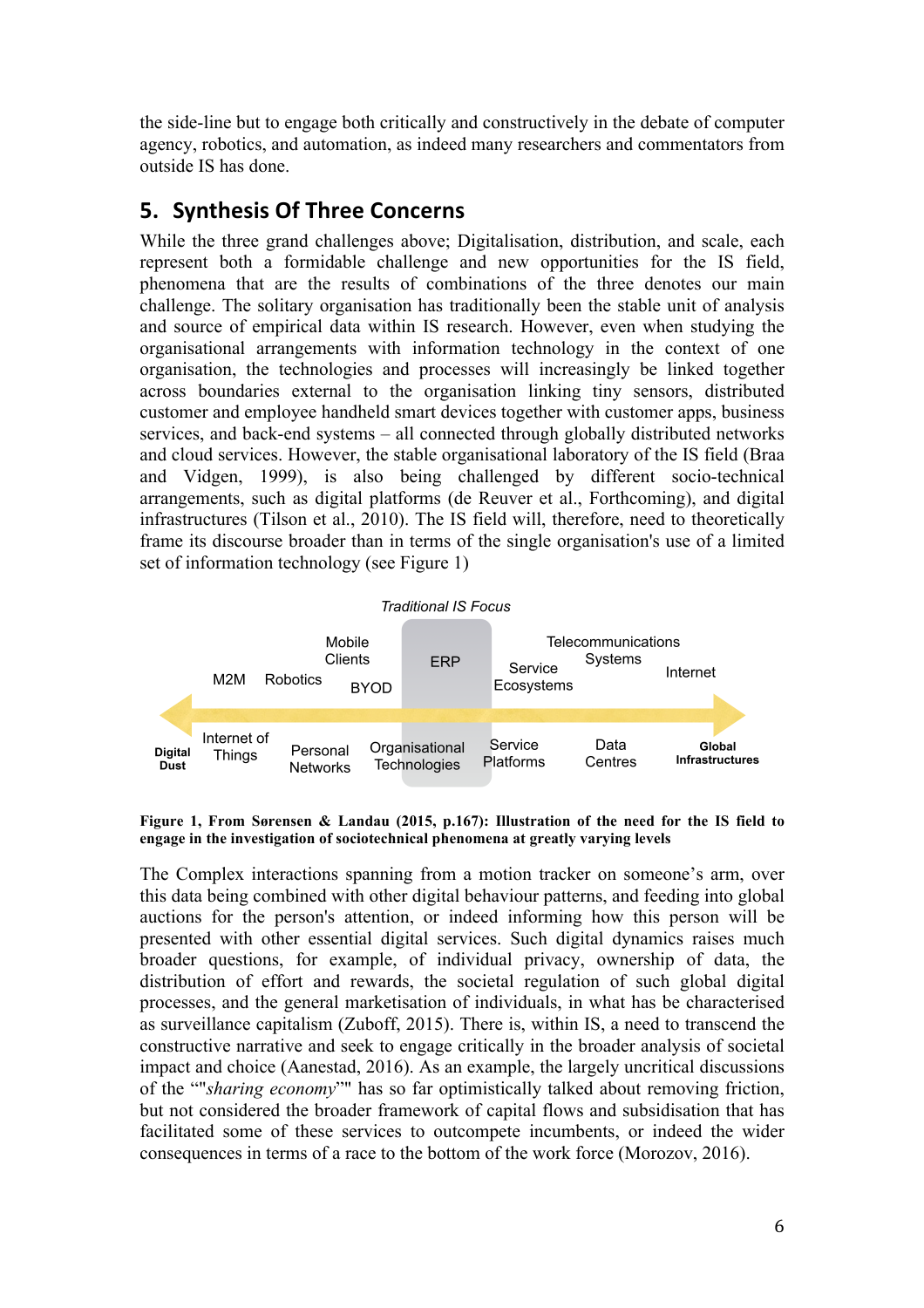## **6. Ways Forward**

What are then some of the constructive ways forward for the IS field to meet these immediate challenges? The first step is to realise that while the challenges facing the Information Systems field may be formidable, similar challenges are facing other fields. Researchers within management studies have also pondered the impact of digitalisation, for example the understanding of a digital workforce requiring new competencies (Colbert et al., 2016). Eisenhardt et al (2016) argues that: "*Grand challenges require novel ideas and unconventional approaches to tackle their complex and evolving mix of technical and social elements*" and advocate inductive methods as an essential part in framing and formulating theories when covering radically new ground, and as a way of ensuring "*rigor without rigor mortis*" (Eisenhardt et al., 2016, p.1119ff). The challenge can in particular for the IS field, be framed by Pasteur's Quadrant of research being practical applicable while at the same time informing a theoretical discourse (Stokes, 1997; Tushman and O'Reilly III, 2007).

Perhaps the mainframe perspective can be described as the main organising vision within the IS field (Swanson and Ramiller, 1997), or even more broadly as the prevailing paradigm for our field (Kuhn, 1962)? The great strength of our field has in the past been to establish itself around the "mainframisation" of the World and to study this and educate generations of IT managers, consultants and other categories of organisational members. The field has also managed to develop with the changing socio-technical configurations the past decades, but it can sensibly be argued that it still lacks a sufficient academic agility (Sørensen and Landau, 2015) to rapidly engage in an academically rigorous debate on the relative merits of various new and old theoretical constructs as means of explaining rapidly emerging phenomena. The field will need to help inform digital entrepreneurs seeking to establish radically new recombinations of technologies, business models and stakeholder communities. 

The path to increased academic agility (Sørensen and Landau, 2015) within the IS field can have many contributing and interconnected elements, most of which are already present but which may need to be applied more strategically. Issues and opinion articles are not only good ways of calling to action and outlining new challenges, both in the main part of journals, but also as editorials. Considering the level of citations of a number of such commentaries the past years, this also seems to have an interest within the community. However, the main challenge for the community is to source high-quality full research papers formulating and exploring new theoretical constructs. Editorial strategising combined with the operational sourcing and development of contributions expressing new ideas are essential elements. Special issues of good journals can be a very good way of focusing such efforts. However, it may be difficult to source sufficient high quality submissions for an entire special issue if an area is too immature and insufficient work has been done by a number of research groups.

If indeed the IS field is contracting and concentrating on a few general journals and conferences, then there is increasing responsibility placed on those editing these to ensure a vibrant academic debate linking reality to the ivory tower discourse. It may be essential to redefine traditional incentives in order to ensure that the field pushes further to the edges and produce a broad range of output considered high-quality from highly detailed analysis of essential cases to purely theoretical assertions – as a way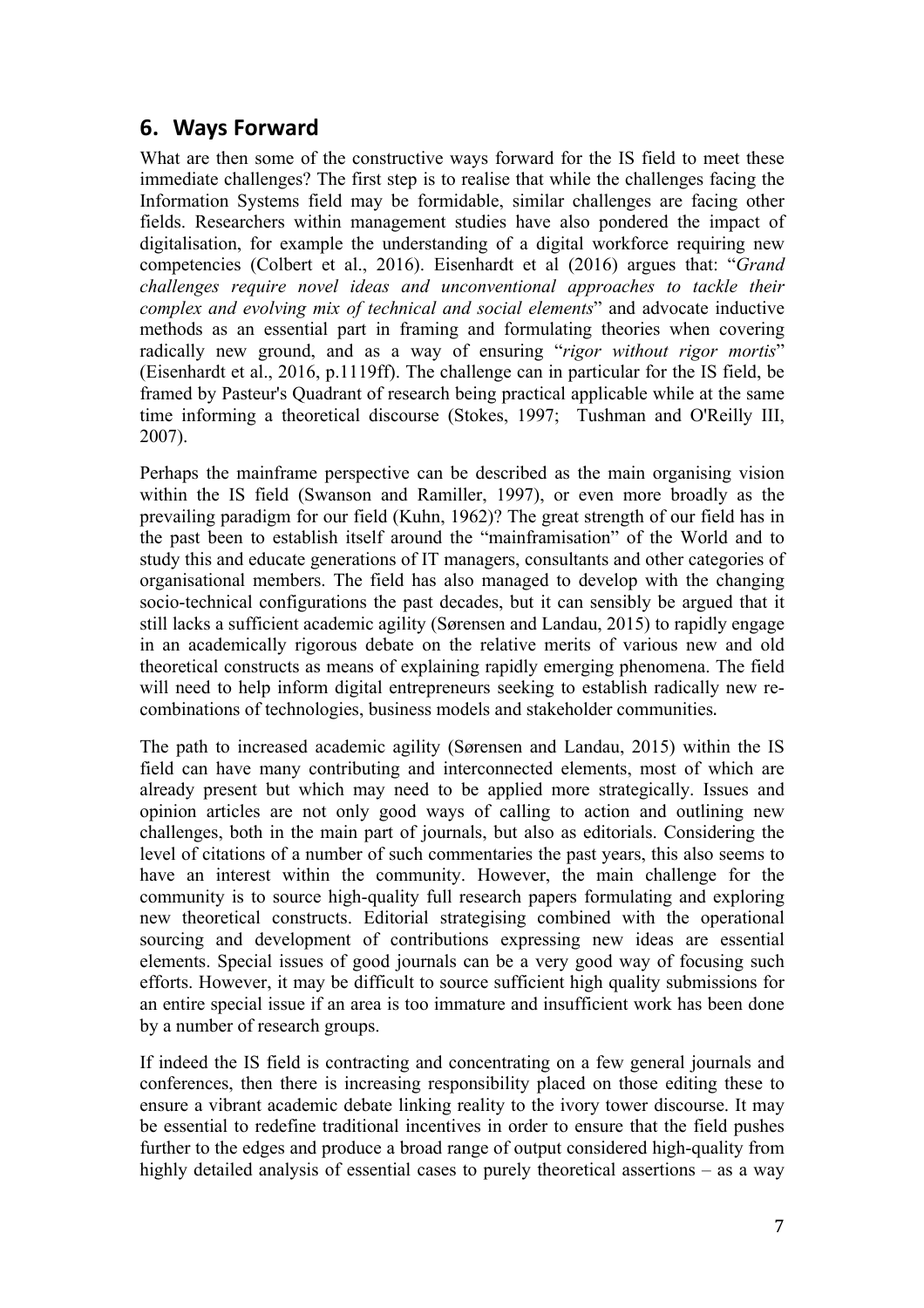of breaking traditional *modus operadi* of a tight link in each paper between an organisation-centric empirical case and a theoretical framework emerging from this or sought proven by the case (Grover and Lyytinen, 2015). Collaborative grants with industry in engaged scholarship (Van De Ven, 2007) and action design research efforts (Sein et al., 2011), can perhaps further strengthen the development of the field's academic agility? There are within IS good examples of how close collaboration between advanced organisations and research groups can foster new and interesting perspectives.

It seems obvious to me that first and foremost, more discussion is required, hence this debate article with responses from others. However, also followed by more immediate action!

#### **References**

Aanestad, M. (2016): Porting IS research to the cloud: Keynote at IRIS 39/SCIS 7.

Abbate, J. (2000): Inventing the internet. The MIT Press. 0262511150.

Anderson, C. (2010): Kinect + ROS = awesome SLAM solution!, Accessed: http://diydrones.com/profiles/blogs/kinect-ros-awesome-slam.

- 
- Baron, N. S. (2008): Always On: Language in an Online and Mobile World. Oxford University Press. Bassoli, A. (2010): Living the Urban Experience: Implications for the Design of Everyday
- Computational Technologies. PhD Thesis, London School of Economics and Political Science. Bostrom, N. (2014): Superintelligence: Paths, Dangers. Oxford: OUP.
- Braa, K. & R. Vidgen (1999): Interpretation, intervention, and reduction in the organizational laboratory: a framework for in-context information system research. Accounting, Management and Information Technologies, vol. 9, no. 1, pp. 25-47.
- Brynjolfsson, E. & A. McAfee (2011): Race Against The Machine. Digital Frontier Press.
- Brynjolfsson, E. & A. McAfee (2014): The Second Machine Age: Work, Progress, and Prosperity in a Time of Brilliant Technologies. WW Norton & Company.
- Caminer, D., J. Aris, P. Hermon, & F. Land (1998): L.E.O. The Incredible Story of the World's First Business Computer. London: McGraw-Hill Education.
- Carr, N. G. (2014): The Glass Cage: Automation and Us. W. W. Norton & Co.
- Ciborra, C. U., K. Braa, A. Cordella, B. Dahlbom, A. Failla, O. Hanseth, V. Hepso, J. Ljungberg, E. Monteiro, & K. A. Simon, ed. (2001): From Control to Drift. The Dynamics of Corporate Information Infrastructures. New York: Oxford University Press. wlad.
- Colbert, A., N. Yee, & G. George (2016): The Digital Workforce and the Workplace of the Future. Academy of Management Journal, vol. 59, no. 3, pp. 731-739.
- de Reuver, M., C. Sørensen, & R. Basole (Forthcoming): The Digital Platform: A Research Agenda. Journal of Information Technology. Accepted.
- Dourish, P. (2001): Where the action is: The foundations of embodied interaction. MIT Press.
- Eaton, B. D., S. Elaluf-Calderwood, C. Sørensen, & Y. Yoo (2015): Distributed Tuning of Boundary Resources: The Case of Apple's iOS Service System. MIS Quarterly: Special Issue on Service Innovation in a Digital Age, vol. 39, no. 1, pp. 217-243.
- Eisenhardt, K. M., M. E. Graebner, & S. Sonenshein (2016): Grand Challenges and Inductive Methods: Rigor without Rigor Mortis. Academy of Management Journal, vol. 59, no. 4, pp. 1113-1123.
- Evans, D. S. & R. Schmalensee (2016): The Matchmakers: The New Economics of Multisided Platforms Boston: Harvard Business Review Press.
- Frischmann, B. M. (2012): Infrastructure: The Social Value of Shared Resources. OUP USA.
- Gawer, A., ed. (2009): Platforms, Markets and Innovation. Cheltenham: Edward Elgar.
- Gawer, A. & M. A. Cusumano (2002): Platform Leadership: How Intel, Microsoft, and Cisco Drive Industry Innovation. Boston, Mass.: Harvard Business School Press.
- Ghazawneh, A. & O. Henfridsson (2013): Balancing Platform Control and External Contribution in Third-Party Development: The Boundary Resources Model. Information Systems Journal, vol. 23, no. 2, pp. 173-192.
- Goldsmith, J. L. & T. Wu (2006): Who Controls the Internet?: Illusions of a Borderless World. Oxford University Press, USA.
- Grover, V. & K. Lyytinen (2015): New State of Play in Information Systems Research: The Push to the Edges. MIS Quarterly, vol. 39, no. 2, pp. 271-296.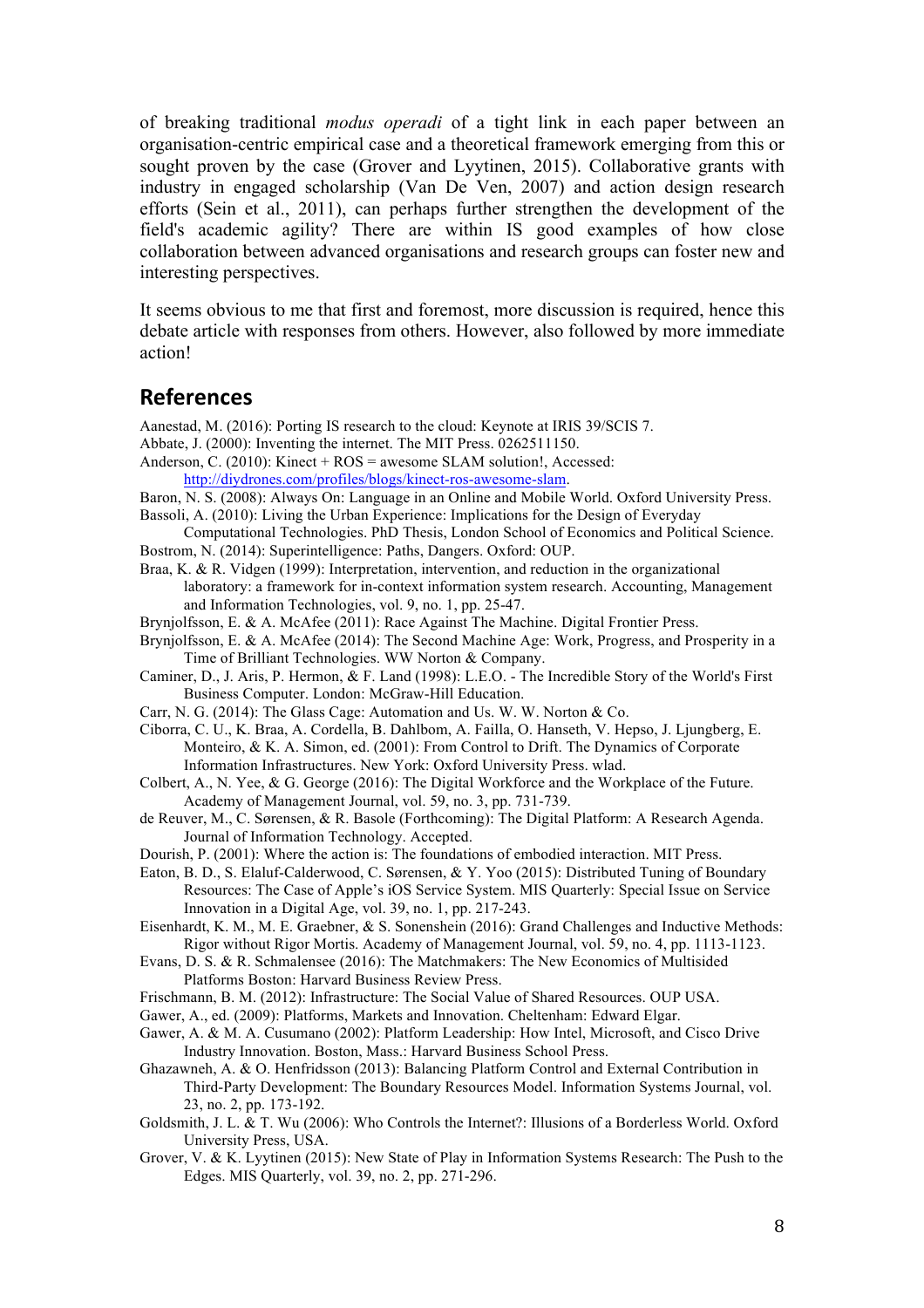- Hanseth, O. & K. Lyytinen (2010): Design Theory for Dynamic Complexity in Information Infrastructures: The Case of Building Internet. Journal of Information Technology, vol. 25, no. 1, pp. 1-19.
- Harper, R., L. Palen, & A. Taylor, ed. (2005): The Inside Text: Social, Cultural and Design Perspectives on SMS. Dordrecht, The Netherlands: Springer.
- Henfridsson, O. & B. Bygstad (2013): The Generative Mechanisms of Digital Infrastructure Evolution. MIS Quarterly, vol. 37, no. 3, pp. 907-931.
- Horst, H. & D. Miller (2006): The Cell Phone: An Anthropology of Communication. Berg Publishers Ltd.
- Kallinikos, J. (2007): The consequences of information: Institutional implications of technological change. Edward Elgar Publishing.
- Kallinikos, J., A. Aaltonen, & A. Marton (2013): The Ambivalent Ontology of Digital Artifacts. MIS Quarterly, vol. 37, no. 2, pp. 357-370.
- Kuhn, T. S. (1962): The Structure of Scientific Revolutions. Chicago: University of Chicago Press.
- Lessig, L. (2000): Code and Other Laws of Cyberspace. Basic Books,
- Lessig, L. (2002): The future of ideas : the fate of the commons in a connected world. New York: Vintage Books.
- Lessig, L. (2006): Code: version 2.0. New York: Basic Books.
- Ling, R. (2008): New Tech, New Ties: How Mobile Communication is Reshaping Social Cohesion. The MIT Press.
- Ling, R. (2012): Taken for Grantedness. Cambridge, MA: MIT Press.
- Lyytinen, K. & Y. Yoo (2002a): Issues and Challenges in Ubiquitous Computing. Communications of the ACM, vol. 45, no. 12, pp. 63-65.
- Lyytinen, K. & Y. Yoo (2002b): The Next Wave of Nomadic Computing: A Research Agenda for Information Systems Research. Information Systems Research, vol. 13, no. 4, pp. 377-388.
- Lyytinen, K. J., Y. Yoo, U. Varshney, M. Ackerman, G. Davis, M. Avital, D. Robey, S. Sawyer, & C. Sørensen (2004): Surfing the Next Wave: Design and Implementation Challenges of Ubiquitous Computing. Communications of the AIS, vol. 13 Article 40, pp. 697-716.
- Morozov, E. (2016): Cheap cab ride? You must have missed Uber's true cost. The Guardian. http://www.theguardian.com/commentisfree/2016/jan/31/cheap-cab-ride-uber-true-cost-googlewealth-taxation
- Parker, G. G., M. W. Van Alstyne, & S. P. Choudary (2016): Platform Revolution: How Networked Markets are Transforming the Economy and How to Make Them Work for You. New York: WW Norton & Co.
- Sein, M. K., O. Henfridsson, S. Purao, M. Rossi, & R. Lindgren (2011): Action Design Research. MIS Quarterly, vol. 35, no. 1, pp. 37-56.
- Shapiro, C. & H. R. Varian (1998): Information Rules: A Strategic Guide to the Network Economy. Boston: Harvard Business School Press.
- Sheller, M. & J. Urry (2016): Mobilizing the new mobilities paradigm. Applied Mobilities, vol. 1, no. 1, pp. 10-25.
- Sørensen, C. (2011): Enterprise Mobility: Tiny Technology with Global Impact on Work. Palgrave. http://enterprisemobilitybook.com
- Sørensen, C. & J. Landau (2015): Academic Agility in Digital Innovation Research: The Case of Mobile ICT Publications within Information Systems 2000-2014. Journal of Strategic Information Systems, vol. 24, no. 3.
- Stokes, D. E. (1997): Pasteur's quadrant: Basic science and technological innovation. Brookings Institution Press.
- Susskind, R. E. & D. Susskind (2015): The Future of the Professions: How Technology Will Transform the Work of Human Experts. Oxford: Oxford University Press.
- Swanson, E. B. & N. C. Ramiller (1997): The organizing vision in information systems innovation. Organization Science, vol. 8, no. 5, pp. 458-474.
- Tilson, D., K. Lyytinen, & C. Sørensen (2010): Digital Infrastructures: The Missing IS Research Agenda. Information Systems Research, vol. 21, no. 5, pp. 748–759.
- Tilson, D., C. Sørensen, & K. Lyytinen (2013): Platform Complexity: Lessons from the Music Industry. In 46th Hawaii International Conference on System Science (HICSS 46), Maui, HI:
- Tiwana, A. (2014): Platform Ecosystems: Aligning Architecture, Governance, and Strategy. Morgan Kaufmann.
- Tushman, M. L. & C. A. O'Reilly III (2007): Research and Relevance: Implications of Pasteur's Quadrant for Doctoral Programs and Faculty Development. Academy of Management Journal, vol. 50, no. 4, pp. 769-774.